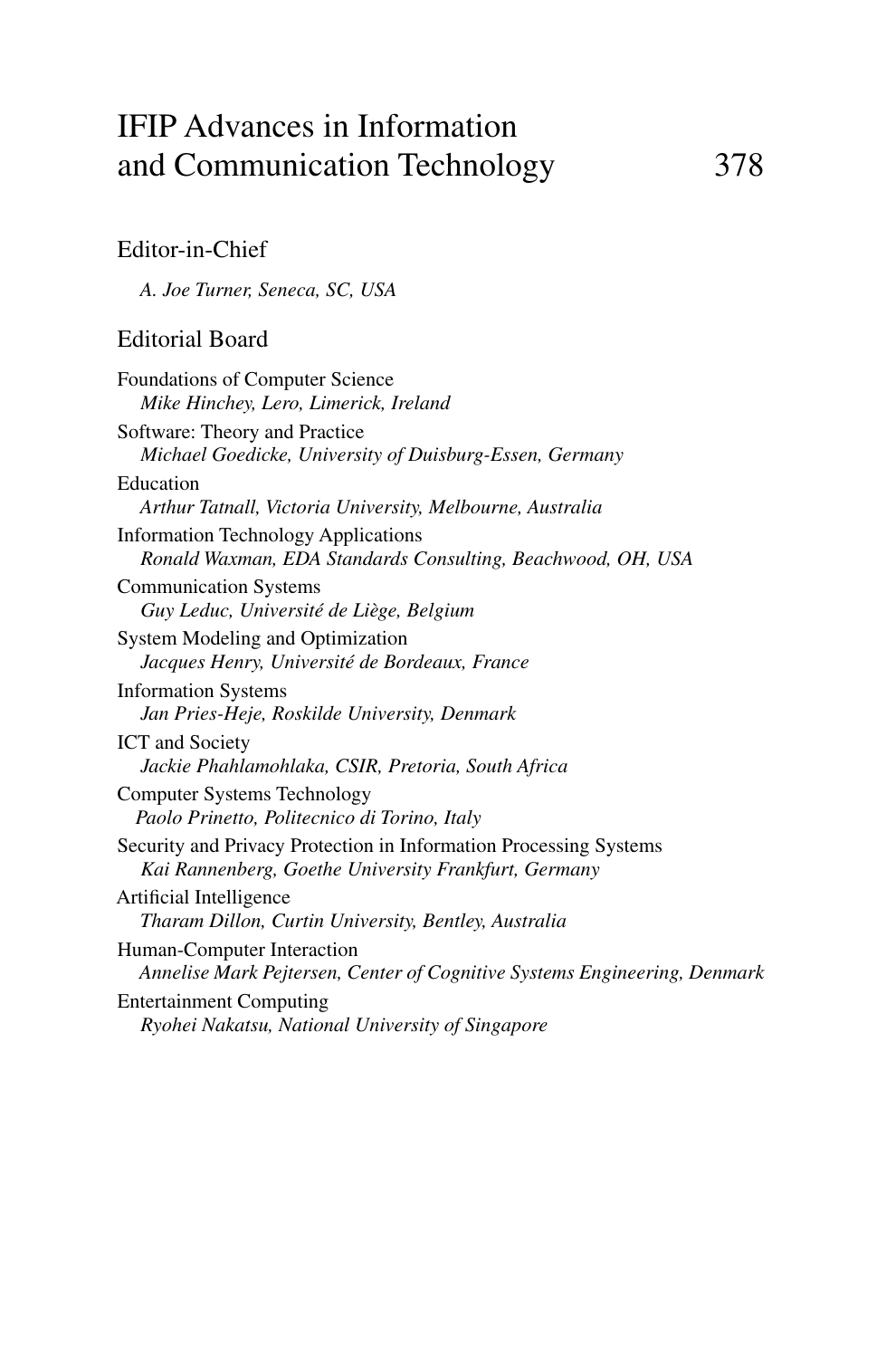#### **IFIP – The International Federation for Information Processing**

IFIP was founded in 1960 under the auspices of UNESCO, following the First World Computer Congress held in Paris the previous year. An umbrella organization for societies working in information processing, IFIP's aim is two-fold: to support information processing within its member countries and to encourage technology transfer to developing nations. As its mission statement clearly states,

*IFIP's mission is to be the leading, truly international, apolitical organization which encourages and assists in the development, exploitation and application of information technology for the benefit of all people.*

IFIP is a non-profitmaking organization, run almost solely by 2500 volunteers. It operates through a number of technical committees, which organize events and publications. IFIP's events range from an international congress to local seminars, but the most important are:

- The IFIP World Computer Congress, held every second year;
- Open conferences;
- Working conferences.

The flagship event is the IFIP World Computer Congress, at which both invited and contributed papers are presented. Contributed papers are rigorously refereed and the rejection rate is high.

As with the Congress, participation in the open conferences is open to all and papers may be invited or submitted. Again, submitted papers are stringently refereed.

The working conferences are structured differently. They are usually run by a working group and attendance is small and by invitation only. Their purpose is to create an atmosphere conducive to innovation and development. Refereeing is also rigorous and papers are subjected to extensive group discussion.

Publications arising from IFIP events vary. The papers presented at the IFIP World Computer Congress and at open conferences are published as conference proceedings, while the results of the working conferences are often published as collections of selected and edited papers.

Any national society whose primary activity is about information processing may apply to become a full member of IFIP, although full membership is restricted to one society per country. Full members are entitled to vote at the annual General Assembly, National societies preferring a less committed involvement may apply for associate or corresponding membership. Associate members enjoy the same benefits as full members, but without voting rights. Corresponding members are not represented in IFIP bodies. Affiliated membership is open to non-national societies, and individual and honorary membership schemes are also offered.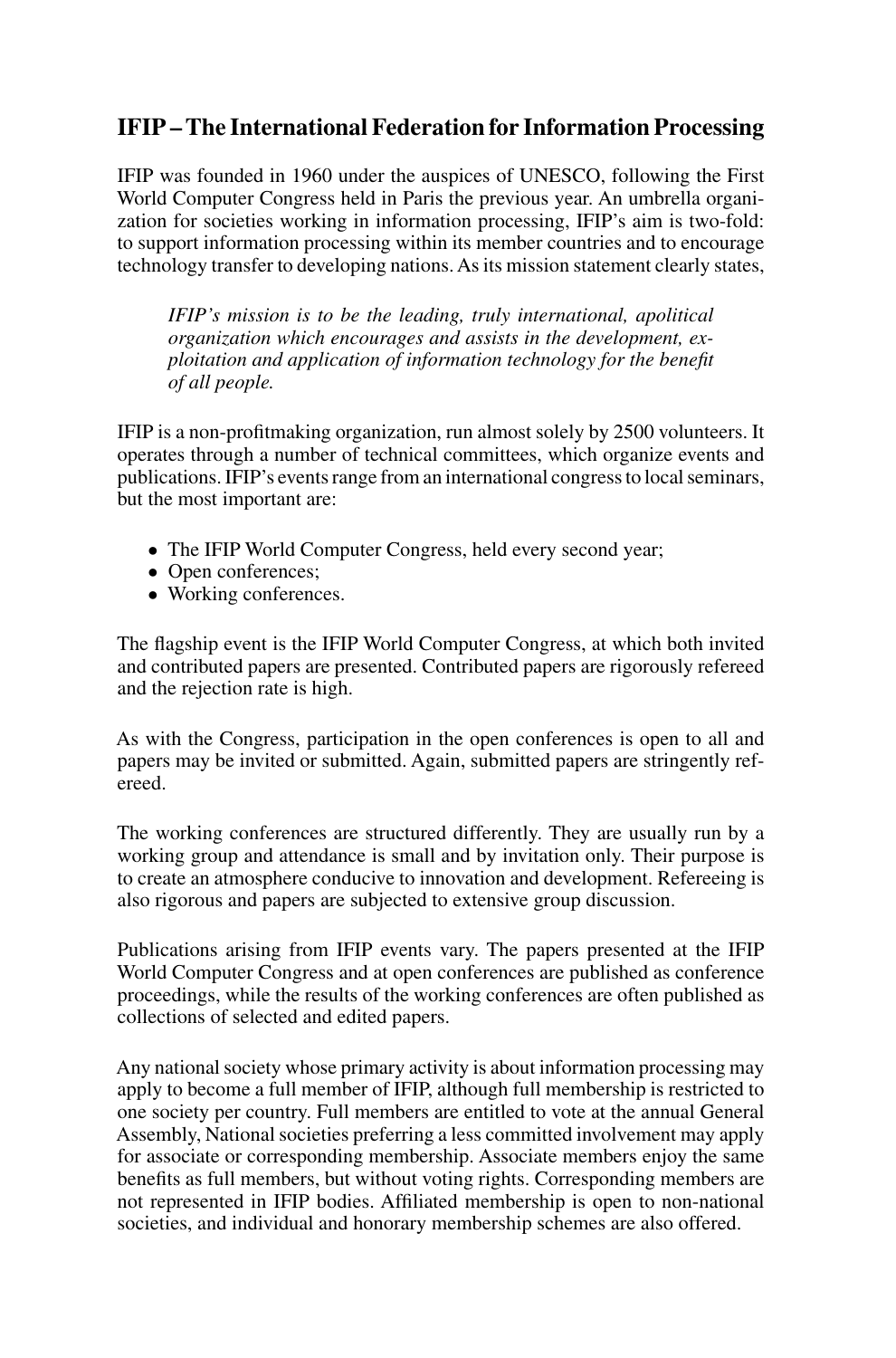Imed Hammouda Björn Lundell Tommi Mikkonen Walt Scacchi (Eds.)

# Open Source Systems: Long-Term Sustainability

8th IFIPWG 2.13 International Conference, OSS 2012 Hammamet, Tunisia, September 10-13, 2012 Proceedings

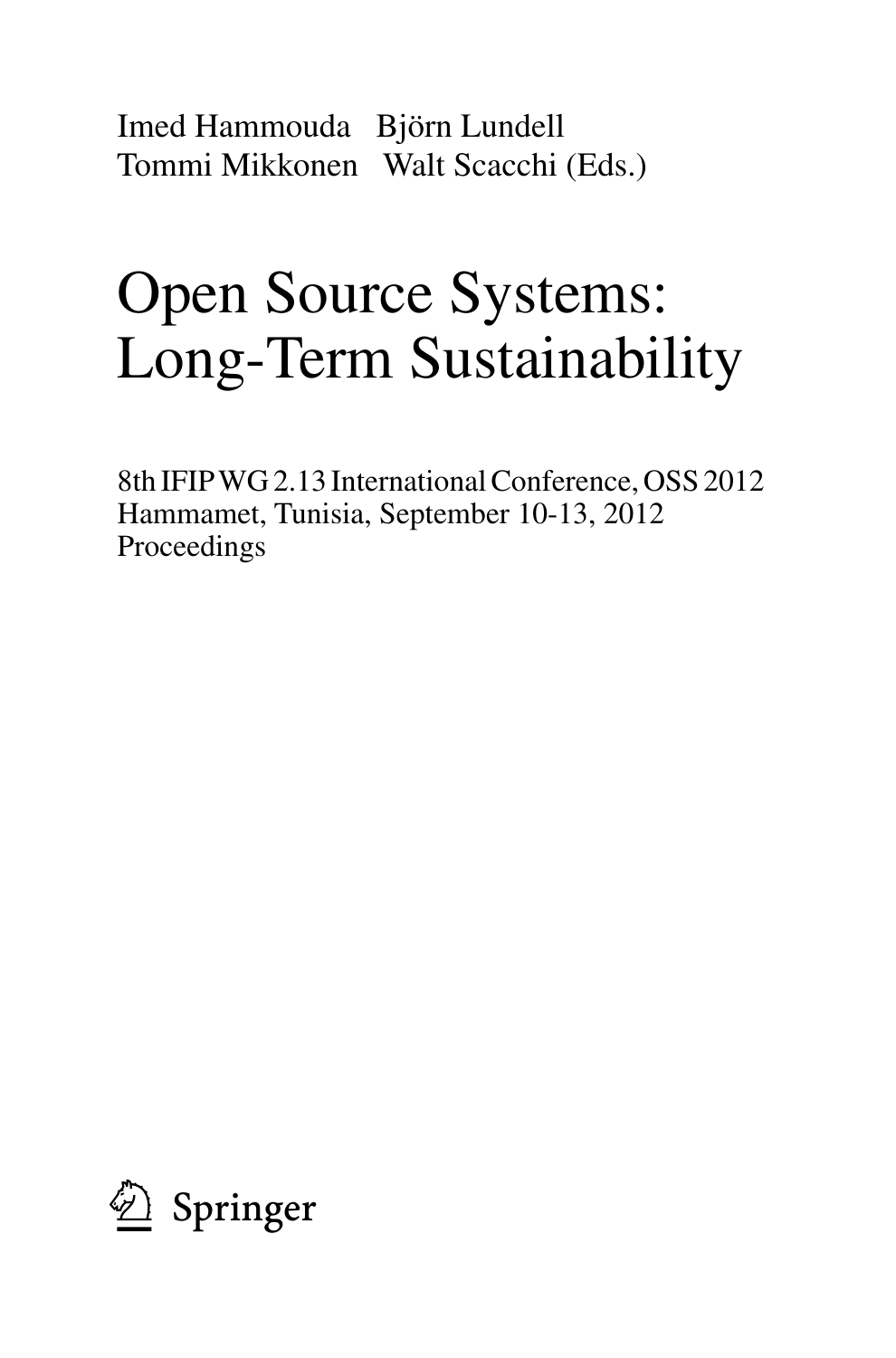Volume Editors

Imed Hammouda Tommi Mikkonen Tampere University of Technology Korkeakoulunkatu 1, 33101 Tampere, Finland E-mail: {imed.hammouda, tommi.mikkonen}@tut.fi

Björn Lundell University of Skövde Högskolan i Skövde, 541 28 Skövde, Sweden E-mail: bjorn.lundell@his.se

Walt Scacchi University of California Institute for Software Research Irvine, CA 92697-3455, USA E-mail: wscacchi@ics.uci.edu

ISSN 1868-4238 e-ISSN 1868-422X<br>ISBN 978-3-642-33441-2 e-ISBN 978-3-642e-ISBN 978-3-642-33442-9 DOI 10.1007/978-3-642-33442-9 Springer Heidelberg Dordrecht London New York

Library of Congress Control Number: 2012946698

CR Subject Classification (1998): D.2.7, D.2.13, K.6.3, D.2.0, D.2.3, D.2.9, D.2.11, K.4.1, K.3.1, H.5.4, H.3.4, D.1, D.3

© IFIP International Federation for Information Processing 2012

The use of general descriptive names, registered names, trademarks, etc. in this publication does not imply, even in the absence of a specific statement, that such names are exempt from the relevant protective laws and regulations and therefore free for general use.

*Typesetting:* Camera-ready by author, data conversion by Scientific Publishing Services, Chennai, India

Printed on acid-free paper

Springer is part of Springer Science+Business Media (www.springer.com)

This work is subject to copyright. All rights are reserved, whether the whole or part of the material is concerned, specifically the rights of translation, reprinting, re-use of illustrations, recitation, broadcasting, reproduction on microfilms or in any other way, and storage in data banks. Duplication of this publication or parts thereof is permitted only under the provisions of the German Copyright Law of September 9, 1965, in ist current version, and permission for use must always be obtained from Springer. Violations are liable to prosecution under the German Copyright Law.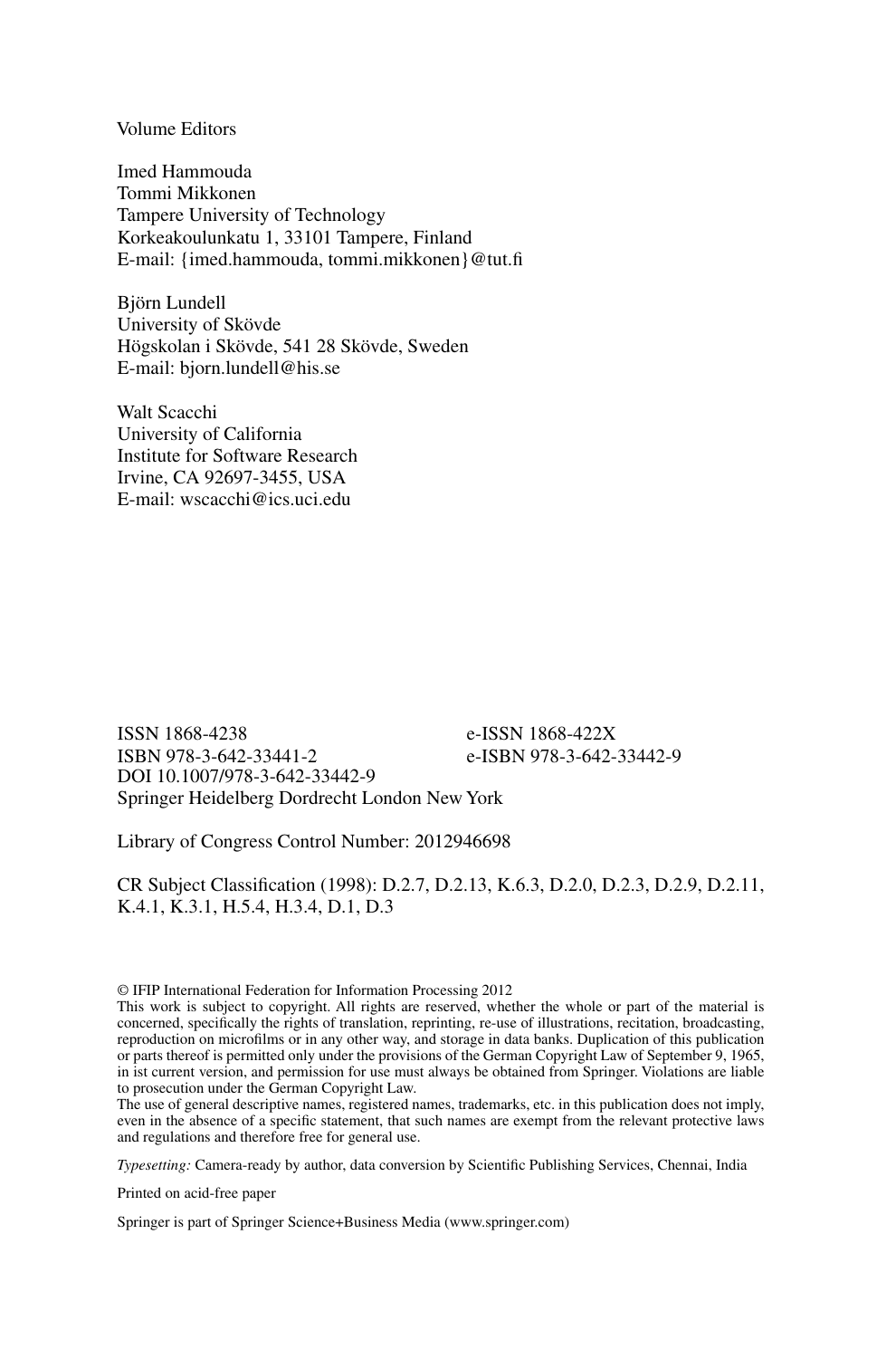## **General Chairs' Foreword**

Over the past two decades, Free/Libre Open Source Software (FLOSS) has introduced new successful models for creating, distributing, acquiring, and using software and software-based services. Inspired by the success of FLOSS, other forms of open initiatives have been gaining momentum. Open source systems (OSS) now extend beyond software to include open access, open documents, open science, open education, open government, open cloud, open hardware, open artworks and museum exhibits, open innovation, and more. On the one hand, the openness movement has created new kinds of opportunities such as the emergence of new business models, knowledge exchange mechanisms, and collective development approaches. On the other hand, the movement has introduced new kinds of challenges, especially as different problem domains embrace openness as a pervasive problem solving strategy. OSS can be complex yet widespread and often cross-cultural. Consequently, an interdisciplinary understanding of the technical, economic, legal, and socio-cultural dynamics is required.

The goal of the 8th International Conference on Open Source Systems, OSS 2012, the first to be held in Africa, was to provide an international forum where a diverse community of professionals from academia, industry, and the public sector, and diverse OSS initiatives could come together to share research findings and practical experiences. The major conference theme was long-term sustainability with OSS, with related themes addressing OSS as innovation, OSS practice and methods, OSS technologies, and more. The conference also aimed to provide information and education to practitioners, identify directions for further research, and to be an ongoing platform for technology transfer, no matter which form of OSS is being pursued.

The choice to focus the conference on open source *systems*, rather than just on open source *software*, enables us as a community to better serve our established and emerging research agendas through discovering, exploring, and comparing the similarities and differences between open source systems whose openness arises from features not necessarily in software, but in open practices, methods, technologies, and governance patterns that are informed by what we have already learned about open source software. For example, open source hardware projects often share hardware designs from which users can make the hardware package, or embed it within some other hardware system, rather than sharing and modifying the hardware itself. Should we expect to see the rise of open source hardware repositories or repositories of repositories, as we have seen in the world of open source software? The development of open source hardware systems, and other kinds of open source systems, may follow different processes than open source software. Similarly, are open source hardware projects organized and hosted in online communities in a manner that strongly or weakly follows the practices we see in open source software project communities? Again, the choice we face as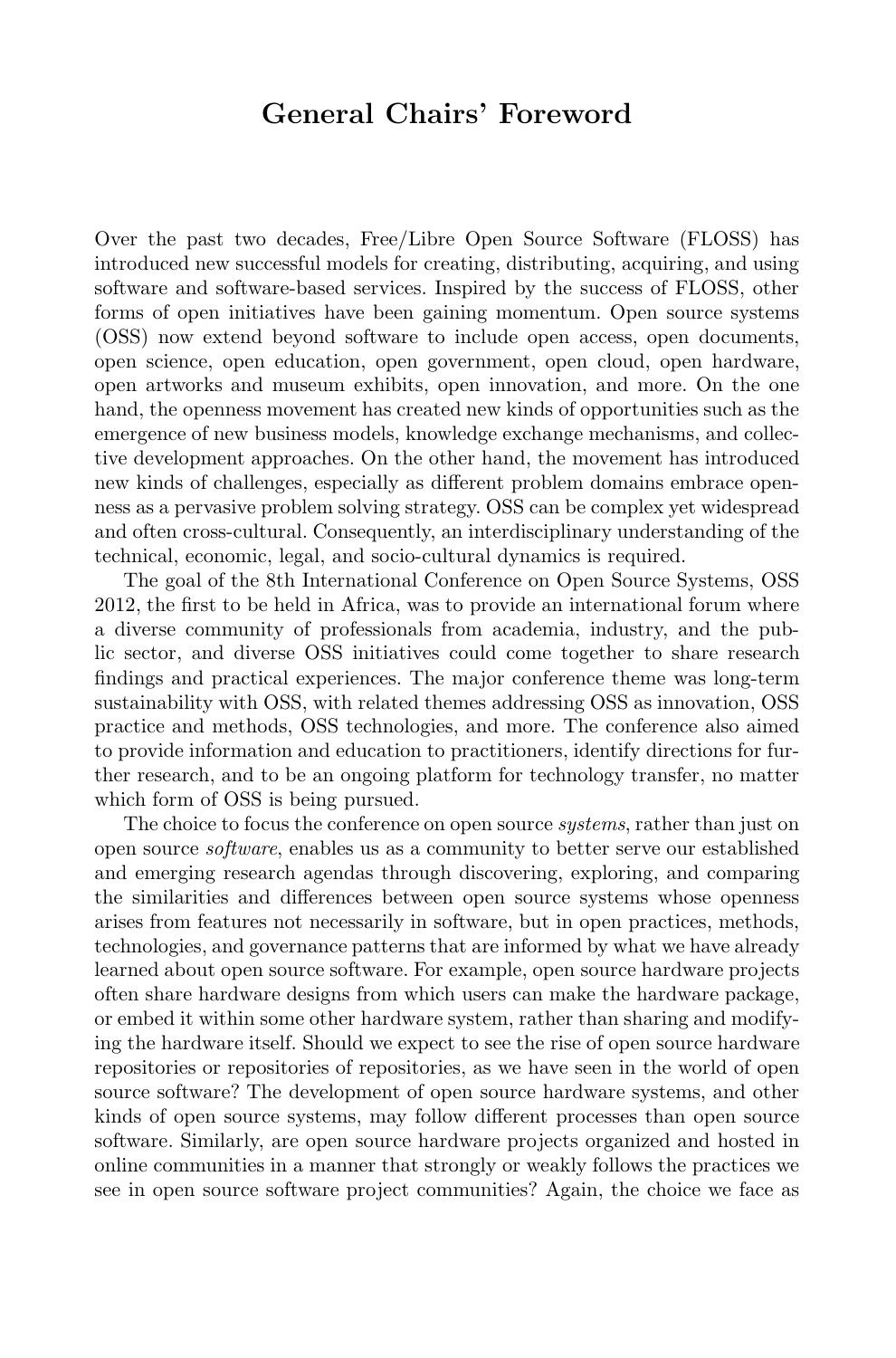a research community is whether to embrace the diversification of the openness movement into new kinds of open source systems, or whether to maintain and further explore the world that focuses primarily on open source software. Such diversity helps outline the freshness and vitality of future research in both open source software and open source systems.

Putting together this conference this year, with a multitude of parties contributing to its success, required considerable effort and contribution of time from the program chairs, Imed Hammouda and Björn Lundell. Without their work, the event would have been impossible to organize. Sincerely, thank you both very, very much for everything!

We are also grateful to the local conference organizers, Said Ouerghi and Khaled Sammoud, without whom it would have been impossible for us to organize the first OSS event on the African continent, thus further expressing the global nature of the topic of this particular conference series. In addition, we wish to thank Syrine Tlili and Nizar Kerkeni, who acted as the public sector and community liaison chairs, respectively. Moreover, the work of industry chairs, Slim Ben Ayed and Stephane Ribas, is gratefully acknowledged.

Sincere thanks also go to Jonas Gamalielsson and Chuck Knutson for their work as proceedings chairs, and to Charles M. Schweik, Cornelia Boldyreff, Klaas-Jan Stol, Chuck Knutson, and Yeliz Eseryel for managing the doctoral consortium, which has become one of the key elements of the OSS conference series. In addition, we wish to thank Mona Laroussi, Pekka Abrahamsson, and Greg Madey for their roles as tutorial, panel, and workshop chairs. Sincere thanks also go to Alexander Lokhman, our web master, for his maintenance of the web site.

The team of publicity chairs, led by Sulayman K. Sowe, our publicity and social media chair, and constituted by Nnenna Nwakanma (Africa), Tetsuo Noda (Asia), Greg Madey (North America), Carlos Denner Santos Jr. (Central and South America), Stefan Koch (East Europe), Faheem Ahmed (Middle East), Jonas Gamalielsson (West and North Europe), did a tremendous job in promoting the conference, thus ensuring a wide interest in the event in the form of submissions as well as participation.

We also wish to thank the two universities involved in the organization, Tampere University of Technology, Finland, and the University of Monastir, Tunisia, for their support of the event – these universities administered great help and financial assistance. In addition, we wish to thank the sponsors of the event, the IFIP Working Group 2.13, and past conference organizers, who provided a great deal of assistance during the preparation of the program as well as the actual event.

Finally, we humbly wish to thank the authors and the members of the Program Committee without whom there would have been no technical program.

July 2012 Walt Scacchi Tommi Mikkonen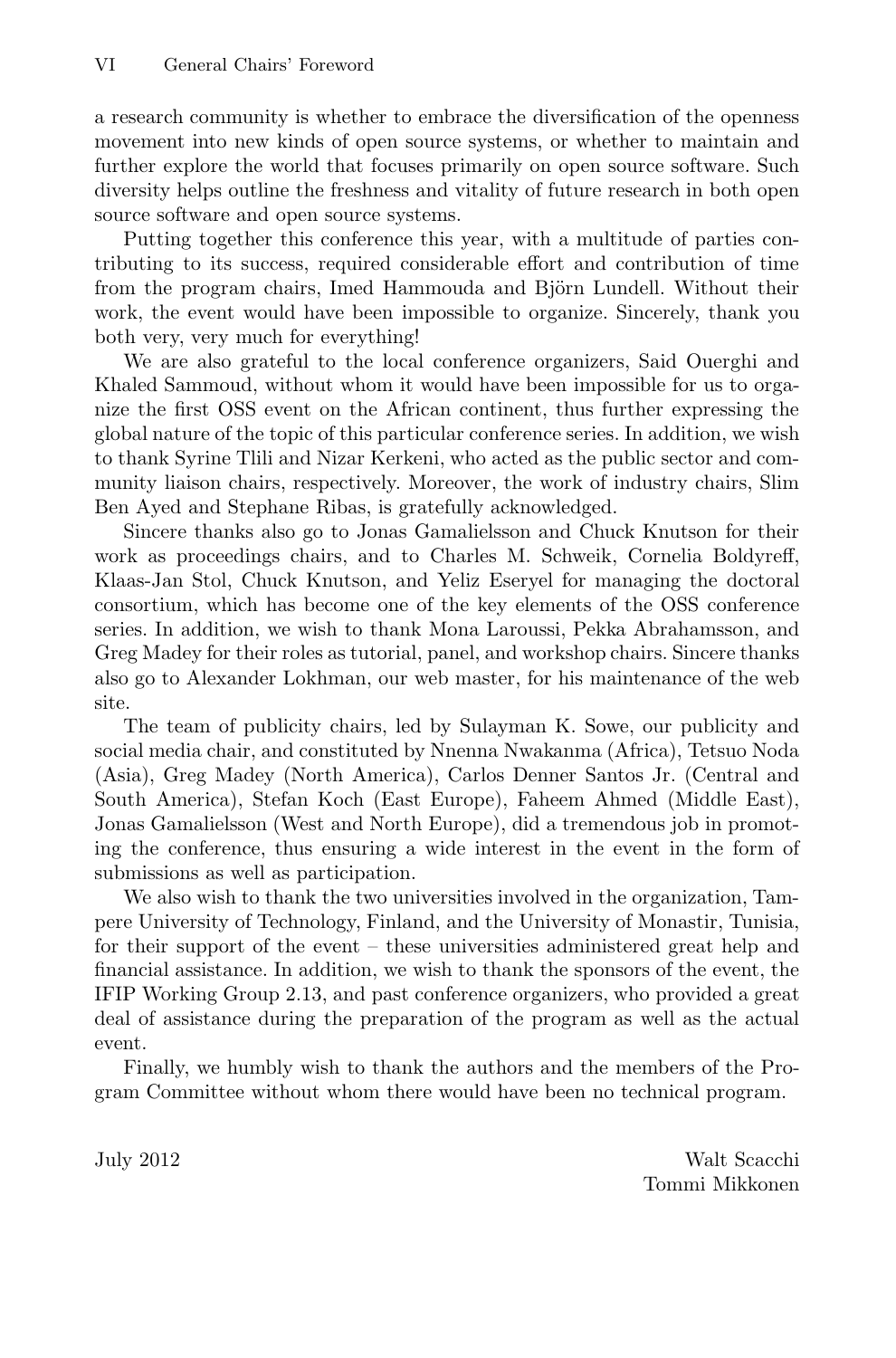## **Program Chairs' Foreword**

It is a great pleasure to welcome you to the proceedings of the Eighth International Conference on Open Source Systems, OSS 2012. The conference program and papers published here reflect the main goal of OSS 2012: to provide an international forum where a diverse community of professionals from academia, industry, and the public sector, and diverse OSS initiatives could come together to share research findings and practical experiences.

The maturity of research in our field is also reflected in the range and number of excellent contributions received. The technical program committee worked very hard to put together an outstanding program which included research papers, industry papers, formal tool demonstrations, lightning talks, and posters. The papers published here reflect the international communities of active OSS researchers. We received and reviewed 63 contributions (54 research and 9 industry) with an acceptance rate for full papers of 33%. This enabled us to offer sessions on a variety of topics, which included: collaboration and forks in OSS projects; community issues; open education and peer-production models; integration and architecture; business ecosystems; and adoption and evolution of OSS.

This year's keynote addresses came from six distinguished members of the OSS community. Italo Vignoli (The Document Foundation) gave the keynote address: The Sustainability of an Independent Free Software Project. This was followed by Simon Phipps (Open Source Initiative - OSI) who delivered a keynote on the OSI Reform, and Michael Widenius (Monty Program AB) with the keynote: The MySQL and MariaDB Story. Following this, Nasser Kettani (Microsoft) gave a keynote on experiences from Microsoft, followed by Mikko Kurunsaari (Gurux Ltd) with the keynote: Gurux - The Open Source Experience. Finally, Carol Smith (Google) provided the keynote: Google Summer of Code, Open Source, and Education.

Furthermore, there were two workshops on OSS education and mobile OSS, a special session on sustainable development and open source, a panel on OSS business, a doctoral consortium, and a business networking event collocated with the main conference. Overall, the program reflected a very relevant perspective on contemporary issues related to the conference theme for this year, which is long-term sustainability with OSS. In addition to the technical program, the conference also included an interesting social program. The conference also hosted the traditional Women@OSS and Nordic@OSS breakfast events.

We want to give special thanks to all the people who allowed us to put together such a topical and outstanding program, and we would especially like to mention: the program committee members and additional reviewers; the session chairs; all the authors who submitted their papers to OSS 2012; the general chairs (Walt Scacchi and Tommi Mikkonen), the local conference organizers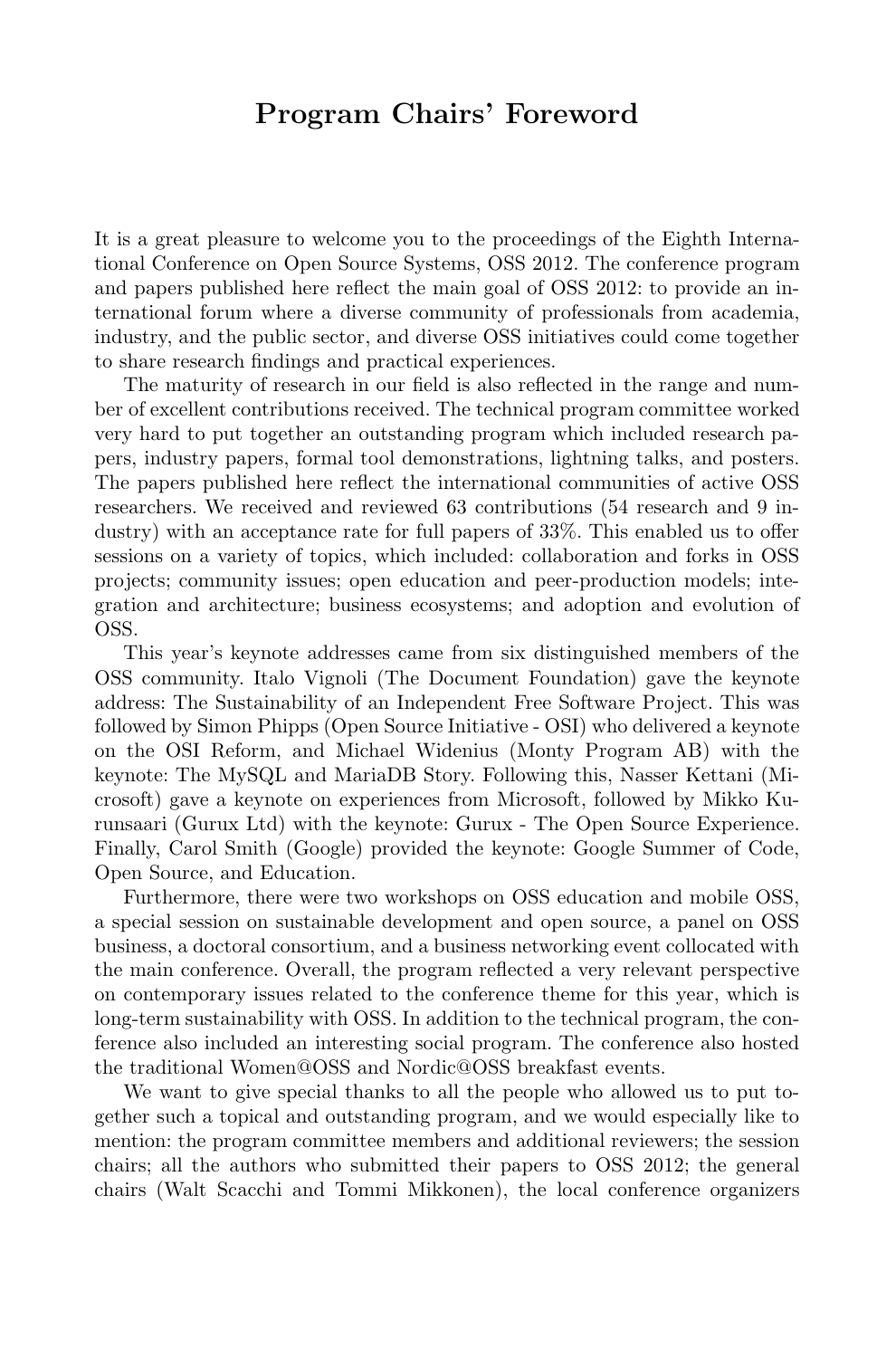(Said Ouerghi and Khaled Sammoud) together with their local team, in particular Nizar Kerkeni, as well as all the other people who worked hard to make the conference a great event. Because of all of your efforts, the conference program was very rich with exciting papers and events. We hope that you enjoyed this program and that the conference provided you with a valuable opportunity to share ideas with other researchers and practitioners.

July 2012 Imed Hammouda Björn Lundell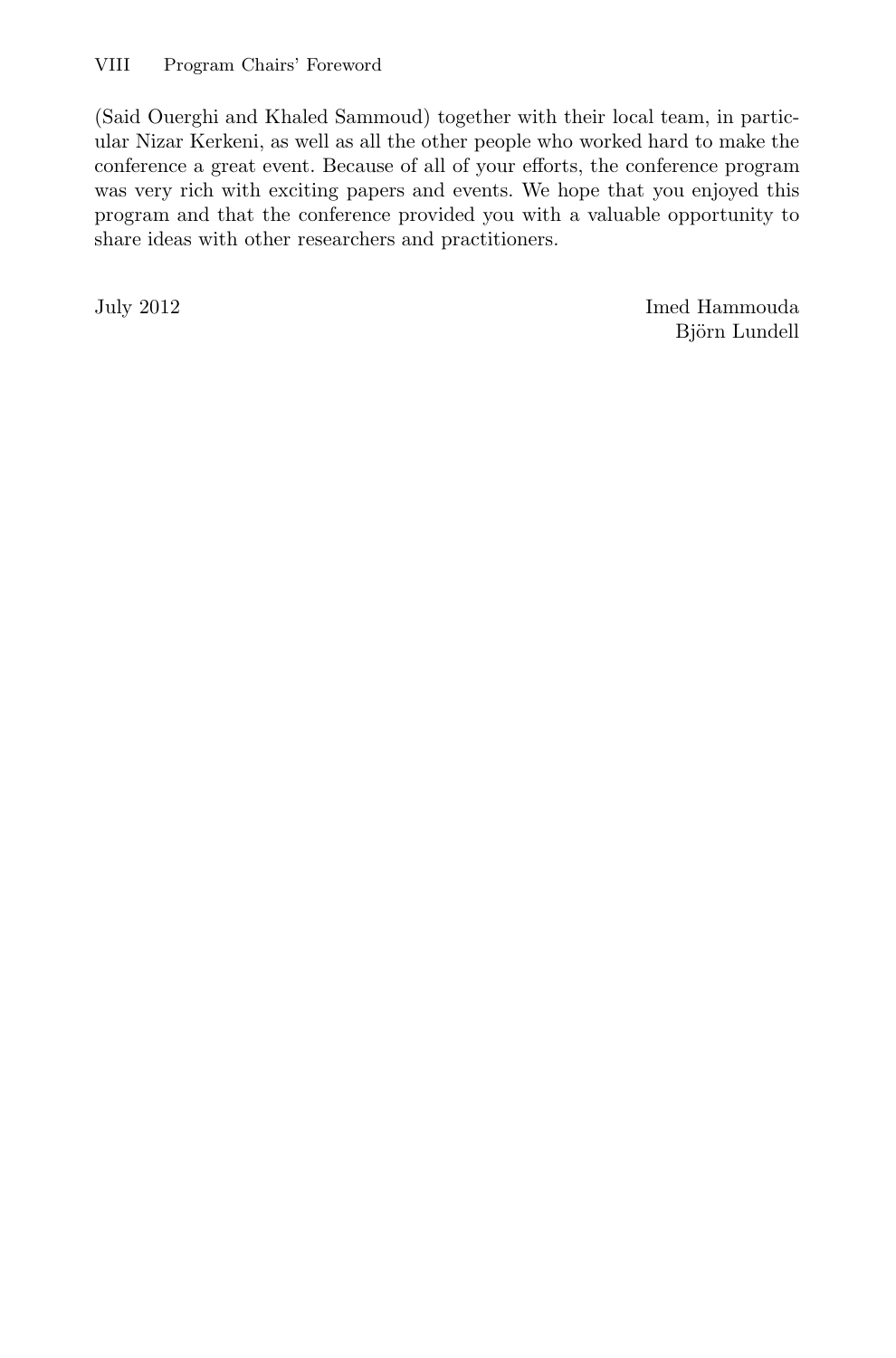# **OSS 2012 Conference Organization**

#### **Conference Officials**

#### **General Chairs**

| Walt Scacchi   | University of California, Irvine, USA     |
|----------------|-------------------------------------------|
| Tommi Mikkonen | Tampere University of Technology, Finland |

#### **Program Chairs**

Imed Hammouda Tampere University of Technology, Finland Björn Lundell University of Skövde, Sweden

#### **Organizing Chairs**

| Said Ouerghi   | University of Manouba, Tunisia        |
|----------------|---------------------------------------|
| Khaled Sammoud | University of Tunis el Manar, Tunisia |

#### **Proceedings Chairs**

| Jonas Gamalielsson | University of Skövde, Sweden  |
|--------------------|-------------------------------|
| Chuck Knutson      | Brigham Young University, USA |

#### **Doctoral Consortium Chairs**

| Charles M. Schweik | University of Massachusetts, USA         |
|--------------------|------------------------------------------|
| Cornelia Boldyreff | University of East London, UK            |
| Klaas-Jan Stol     | Lero, University of Limerick, Ireland    |
| Chuck Knutson      | Brigham Young University, USA            |
| Yeliz Eservel      | University of Groningen, The Netherlands |
|                    |                                          |

#### **Industry Chairs**

| Slim Ben Ayed  | TMI, Tunisia  |
|----------------|---------------|
| Stephane Ribas | INRIA, France |

#### **Public Sector Liaison Chair**

Syrine Tlili Open Source Software Unit – Ministry of Communication Technologies, Tunisia

#### **Community Liaison Chair**

| Nizar Kerkeni | University of Monastir, Tunisia |
|---------------|---------------------------------|
|               |                                 |

#### **Tutorials Chair**

| Mona Laroussi | <b>INSAT.</b> Tunisia |  |
|---------------|-----------------------|--|
|---------------|-----------------------|--|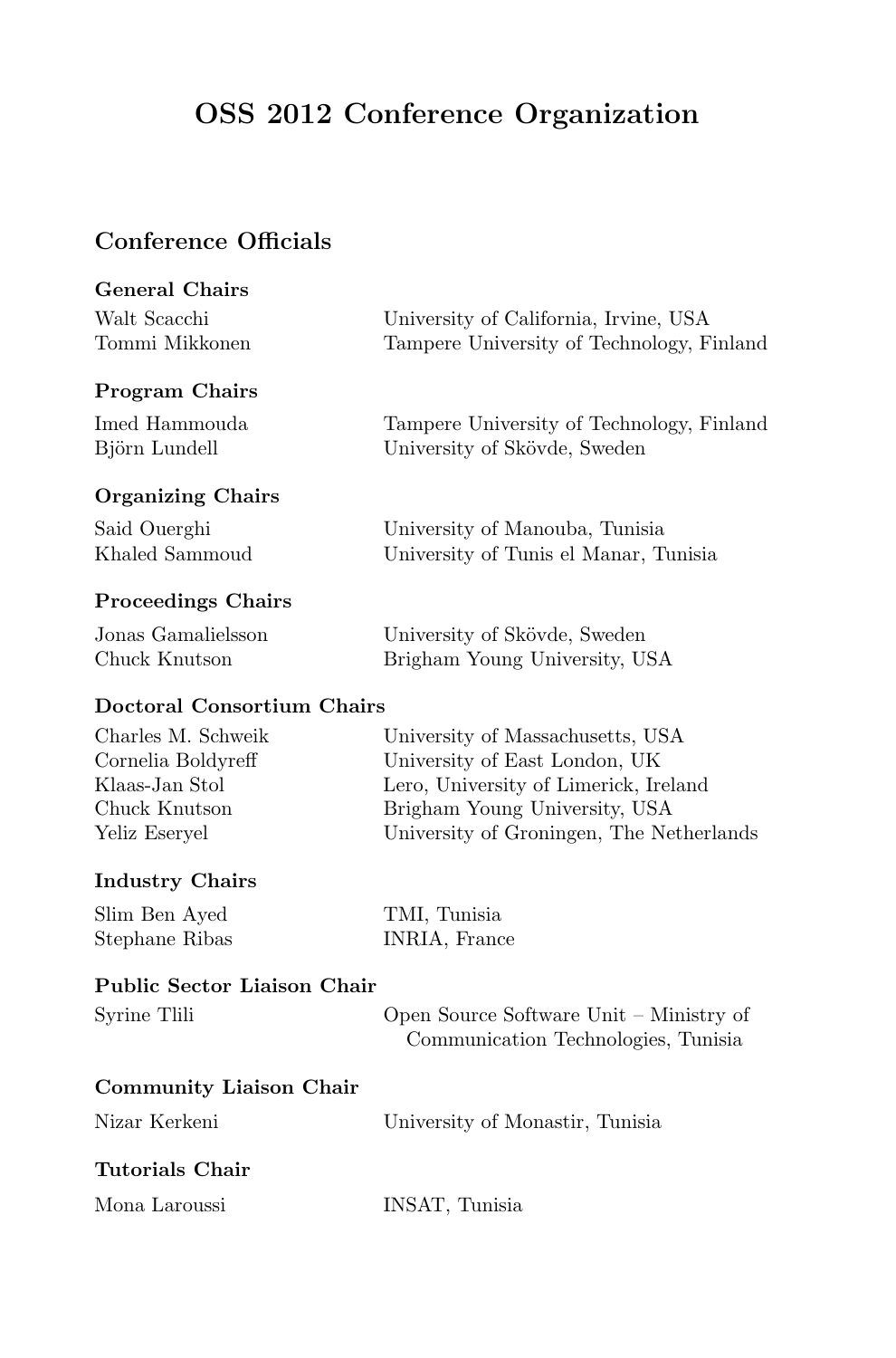| Panels Chair                     |                                                                    |
|----------------------------------|--------------------------------------------------------------------|
| Pekka Abrahamsson                | Free University of Bozen-Bolzano, Italy                            |
| Workshops Chair                  |                                                                    |
|                                  |                                                                    |
| Greg Madey                       | University of Notre Dame, USA                                      |
| Publicity and Social Media Chair |                                                                    |
| Sulayman K. Sowe                 | United Nations University Institute for<br>Advanced Studies, Japan |
| <b>Publicity Co-chairs</b>       |                                                                    |
| (Africa)                         | Nnenna Nwakanma, FOSSFA                                            |
| (Asia)                           | Tetsuo Noda, Shimane University, Japan                             |
| (North America)                  | Greg Madey, University of Notre Dame, USA                          |
| (Central and South America)      | Carlos Denner Santos Jr, University of Brasilia,<br><b>Brazil</b>  |
| (East Europe)                    | Stefan Koch, Bogazici University, Turkey                           |
| (Middle East)                    | Faheen Ahmed, United Arab Emirates<br>University, UAE              |
| (West and North Europe)          | Jonas Gamalielsson, University of Skövde,<br>Sweden                |
| <b>Web Portal</b>                |                                                                    |
| Alexander Lokhman                | Tampere University of Technology, Finland                          |

#### **Advisory Committee**

| Giancarlo Succi | Free University of Bozen-Bolzano, Italy |
|-----------------|-----------------------------------------|
| Walt Scacchi    | University of California, Irvine, USA   |
| Ernesto Damiani | University of Milan, Italy              |
| Scott Hissam    | Software Engineering Institute, USA     |
| Pär J. Ågerfalk | Uppsala University, Sweden              |

#### **Program Committee**

Alberto Sillitti Free University of Bozen-Bolzano, Italy Andrea Capiluppi University of East London, UK Andreas Meiszner SPI - Sociedade Portuguesa de Inovação, Portugal Anthony Wasserman Carnegie Mellon Silicon Valley, USA Antonio Cerone University of East London, UK Barbara Russo Free University of Bozen-Bolzano, Italy Björn Lundell University of Skövde, Sweden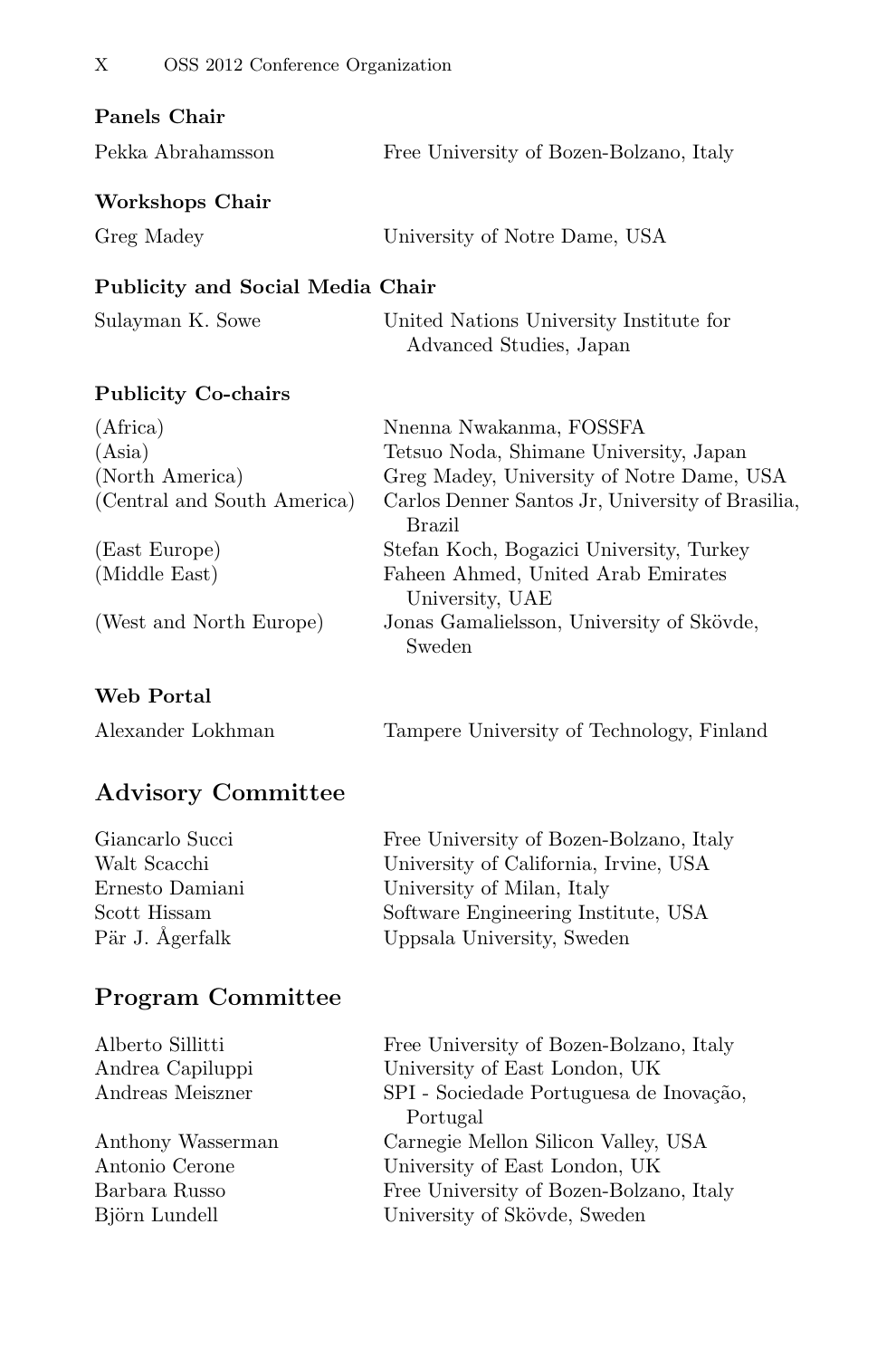- Francesco Di Cerbo SAP Labs, France<br>Francesco Lelli Buropean Researc
- Guy Martin Red Hat, USA

Karim Chine Cloud Era Ltd, UK

Bruno Rossi Free University of Bozen-Bolzano, Italy Charles Knutson Brigham Young University, USA<br>Chintan Amrit University of Twente. The Nethe University of Twente, The Netherlands Daniela Cruzes Norwegian University of Science and Technology, Norway Davide Tosi University of Insubria, Italy Diomidis Spinellis Athens University of Economics and Business, Greece Dirk Riehle University of Erlangen-Nürnberg, Germany Ernesto Damiani University of Milan, Italy Etiel Petrinja Free University of Bozen-Bolzano, Italy Fabio Kon University of São Paulo, Brazil Filippo Lanubile University of Bari, Italy European Research Institute in Service Science (ERISS), The Netherlands Gabriella Dodero Free University of Bozen-Bolzano, Italy Giancarlo Succi Free University of Bozen-Bolzano, Italy Gregorio Robles Universidad Rey Juan Carlos, Spain Imed Hammouda Tampere University of Technology, Finland Ioannis Stamelos Aristotle University of Thessaloniki, Greece Jaco Geldenhuys Stellenbosch University, South Africa Jay Kesan University of Illinois at Urbana-Champaign, USA Jean-Michel Dalle Université Pierre et Marie Curie, France Jesus M. Gonzalez-Barahona Universidad Rey Juan Carlos, Spain John Noll Lero, the Irish Software Engineering Research Centre, Ireland Joseph Feller University College Cork, Ireland Joseph Jackson Open Science Alliance, USA Juho Lindman Hanken School of Economics, Finland Kevin Crowston Syracuse University, USA Klaas-Jan Stol Lero, University of Limerick, Ireland Luigi Lavazza Università degli Studi dell'Insubria, Italy Maha Shaikh London School of Economics, UK Mohamed Amine Chatti RWTH Aachen University, Germany Netta Iivari University of Oulu, Finland Patrick Wagstrom IBM TJ Watson Research Center, USA Reidar Conradi Norwegian University of Science and Technology, Norway Roberto Di Cosmo Université Paris Diderot and INRIA, France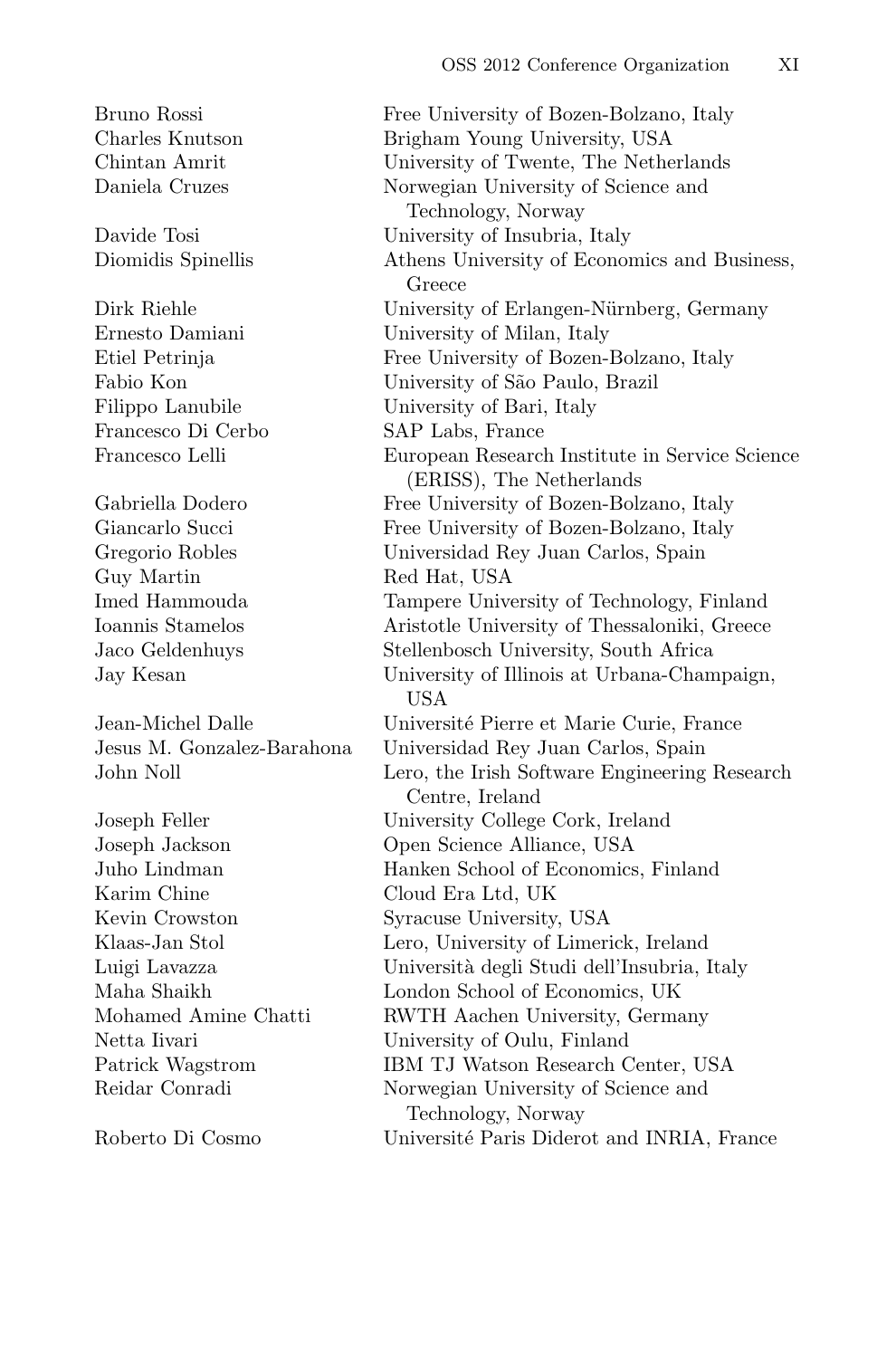Sulayman K. Sowe UNU-IAS, Japan Syrine Tlili SEILL, Tunisia

**Sponsors**

Sandra Slaughter Georgia Tech, USA Sandro Morasca Università degli Studi dell'Insubria, Italy Tommi Mikkonen Tampere University of Technology, Finland Walid Maalej Technische Universität München, Germany Walt Scacchi University of California, Irvine, USA Wasif Afzal Blekinge Institute of Technology, Sweden Yeliz Eseryel University of Groningen, The Netherlands





TAMPERE UNIVERSITY OF TECHNOLOGY

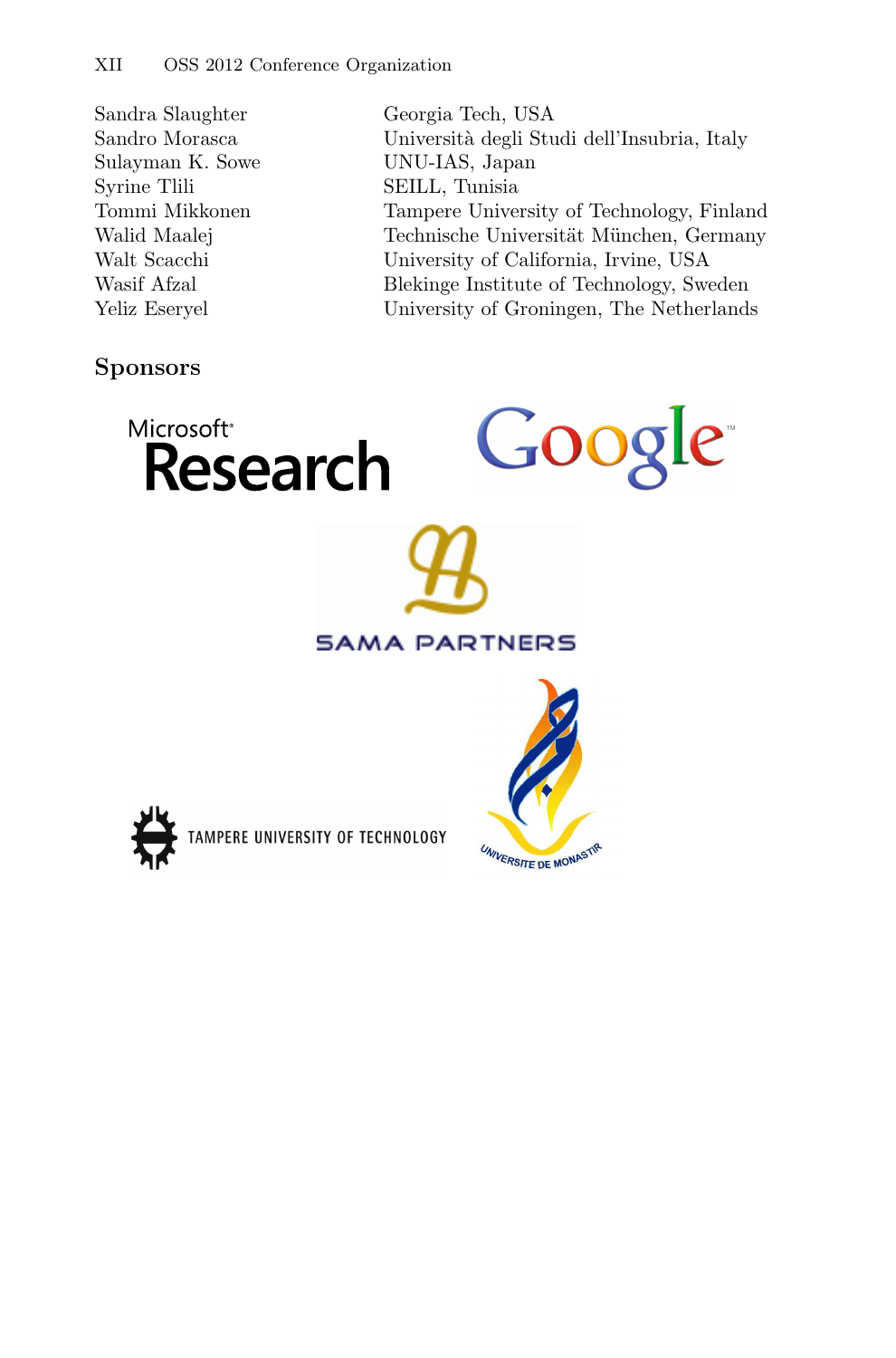## **Table of Contents**

## **Part I: Full Papers**

#### **Collaboration and Forks in OSS Projects**

| A Comprehensive Study of Software Forks: Dates, Reasons and  |              |
|--------------------------------------------------------------|--------------|
|                                                              | $\mathbf{1}$ |
| Gregorio Robles and Jesús M. González-Barahona               |              |
|                                                              | 15           |
| Dirk Riehle and Sebastian Berschneider                       |              |
| Long-Term Sustainability of Open Source Software Communities |              |
|                                                              | 29           |
| Jonas Gamalielsson and Björn Lundell                         |              |

## **Community Issues**

| Step-by-Step Strategies and Case Studies for Embedded Software<br>Suhyun Kim, Jaehyun Yoo, and Myunghwa Lee                                            | 48 |
|--------------------------------------------------------------------------------------------------------------------------------------------------------|----|
| Citizen Engineering: Evolving OSS Practices to Engineering Design<br>Zhi Zhai, Tracy Kijewski-Correa, Ashan Kareem,<br>David Hachen, and Gregory Madey | 61 |
| Gender Differences in Early Free and Open Source Software Joining<br>Victor Kuechler, Claire Gilbertson, and Carlos Jensen                             | 78 |

## **Open Education and Peer-Production Models**

| Emerging Hackerspaces – Peer-Production Generation                 | -94 |
|--------------------------------------------------------------------|-----|
| Jarkko Moilanen                                                    |     |
| Exploring the Barriers and Enablers to the Use of Open Educational |     |
|                                                                    |     |
| Tanya Percy and Jean-Paul Van Belle                                |     |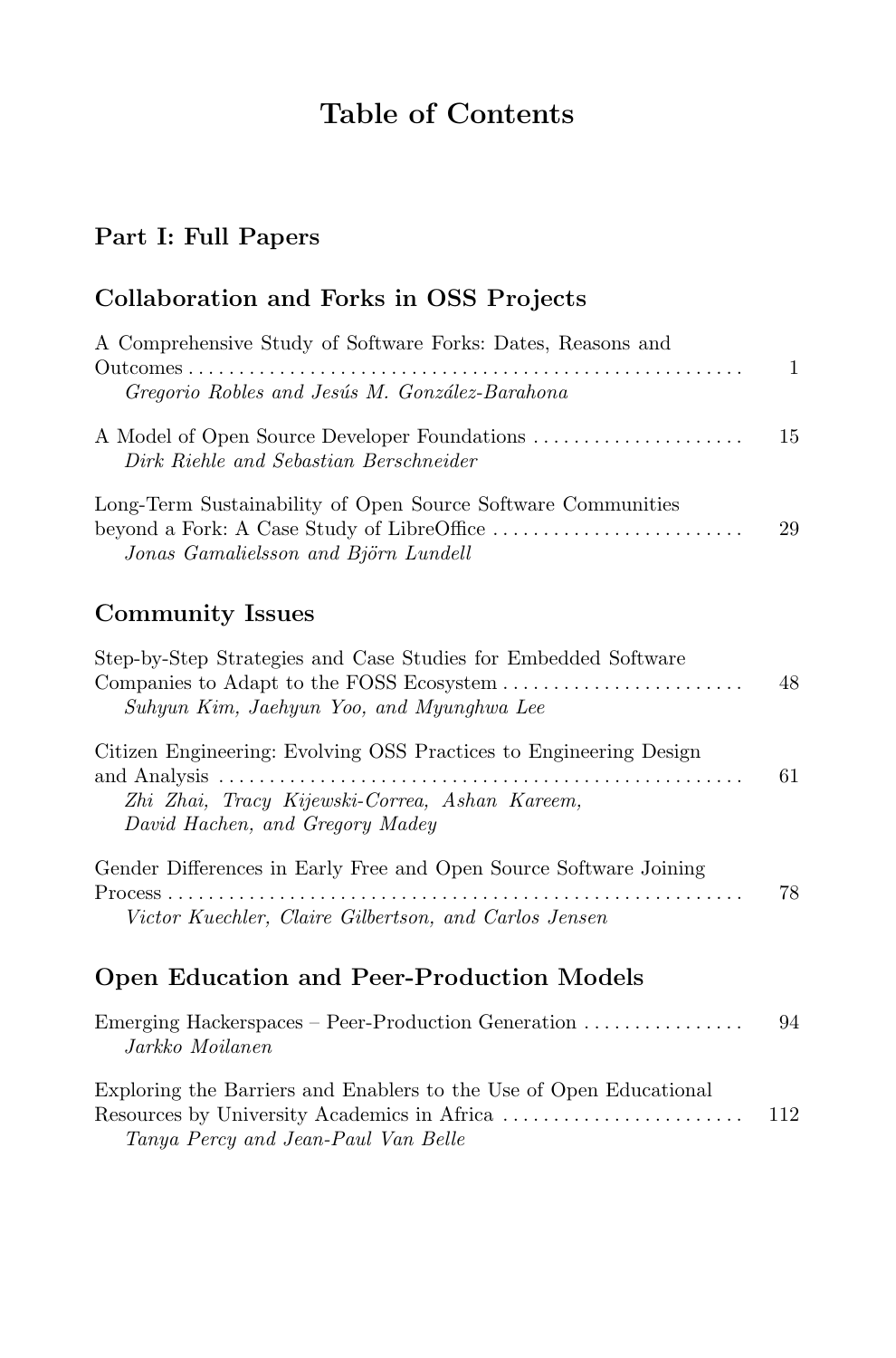#### **Integration and Architecture**

| OSS Integration Issues and Community Support: An Integrator                                           |      |
|-------------------------------------------------------------------------------------------------------|------|
|                                                                                                       | 129  |
| Claudia Ayala, Daniela S. Cruzes, Anh Duc Nguyen,                                                     |      |
| Reidar Conradi, Xavier Franch, Martin Höst, and                                                       |      |
| Muhammad Ali Babar                                                                                    |      |
| Designing Secure Systems Based on Open Architectures with Open<br>Walt Scacchi and Thomas A. Alspaugh | -144 |

## **Business Ecosystems**

| Using Multiple Case Studies to Analyse Open Source Software Business<br>Sulayman K. Sowe and Maurice McNaughton                        | 160 |
|----------------------------------------------------------------------------------------------------------------------------------------|-----|
| Exploring the Role of Commercial Stakeholders in Open Source<br>Andrea Capiluppi, Klaas-Jan Stol, and Cornelia Boldyreff               | 178 |
| Exploring the Role of Outside Organizations in Free / Open Source<br>Darren Forrest, Carlos Jensen, Nitin Mohan, and Jennifer Davidson | 201 |

## **Adoption and Evolution of OSS**

| <i>Etiel Petrinja and Giancarlo Succi</i>                         |      |
|-------------------------------------------------------------------|------|
|                                                                   |      |
| Open Source Migration in Greek Public Sector: A Feasibility Study | -233 |
| Androklis Mavridis, Dimitrios Fotakidis, and Ioannis Stamelos     |      |

#### **Part II: Lightning Talks**

#### **Community Issues**

| Free and Open Source Software Adoption in Emerging Markets:    |     |
|----------------------------------------------------------------|-----|
|                                                                | 244 |
| G.R. Gangadharan and Martin Butler                             |     |
|                                                                |     |
| Open-Source Technologies Realizing Social Networks: A Multiple |     |
|                                                                | 250 |
| <i>Jose Teixeira</i>                                           |     |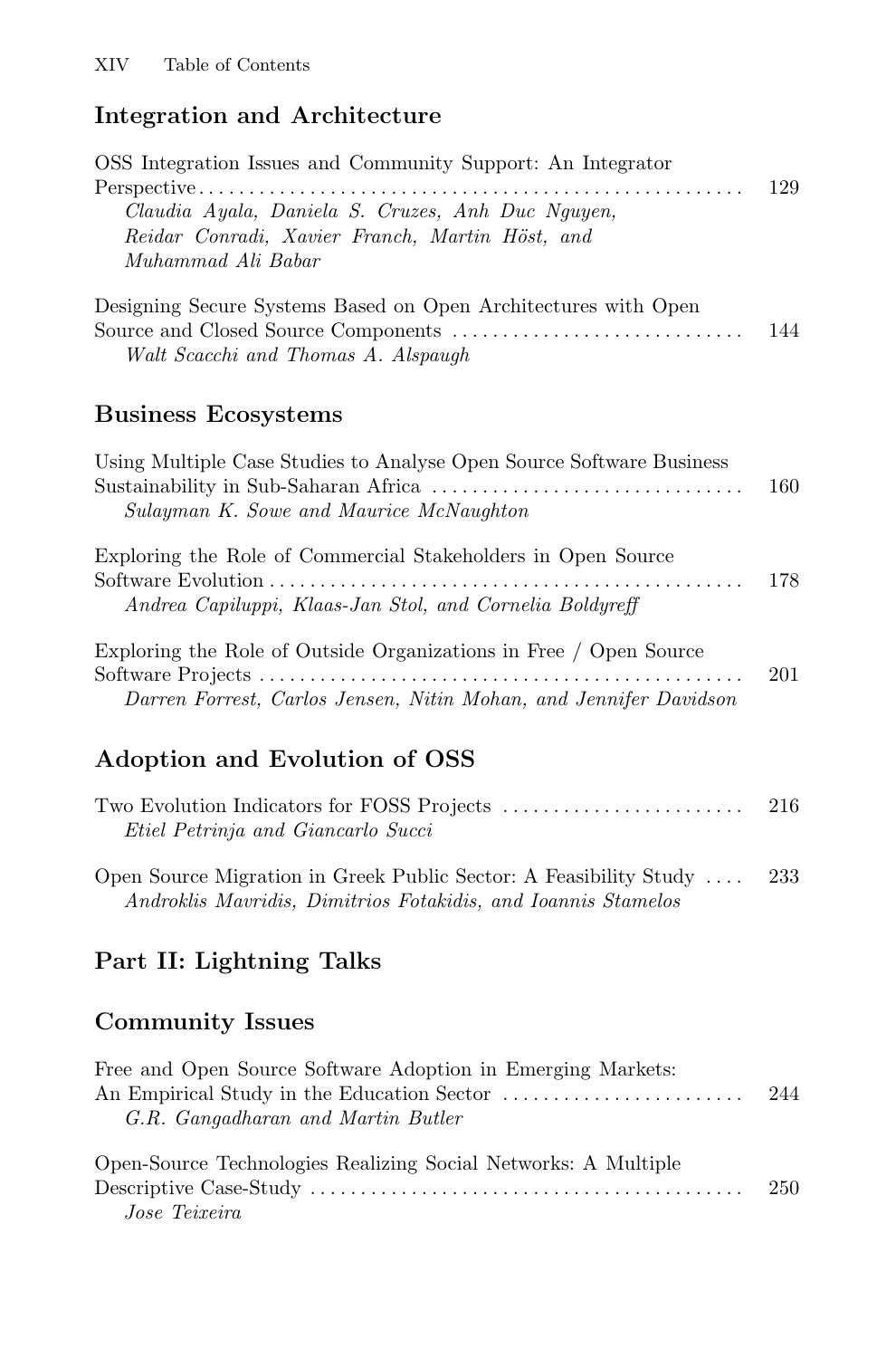| A Qualitative Method for Mining Open Source Software Repositories | 256 |
|-------------------------------------------------------------------|-----|
| John Noll, Dominik Seichter, and Sarah Beecham                    |     |

## **OSS Quality**

| The Impact of Formal QA Practices on FLOSS Communities – The<br>Adina Barham                                                              | 262 |
|-------------------------------------------------------------------------------------------------------------------------------------------|-----|
| Do More Experienced Developers Introduce Fewer Bugs?<br>Daniel Izquierdo-Cortázar, Gregorio Robles, and<br>Jesús M. González-Barahona     | 268 |
| Perspectives on Code Forking and Sustainability in Open Source<br>Linus Nyman, Tommi Mikkonen, Juho Lindman, and                          | 274 |
| Martin Fougère<br>Open Source Prediction Methods: A Systematic Literature Review<br>M.M. Mahbubul Syeed, Terhi Kilamo, Imed Hammouda, and | 280 |
| Tarja Systä<br><b>OSS</b> in Different Domains                                                                                            |     |
| From Open Source Software to Open Source Hardware<br>Robert Viseur                                                                        | 286 |
| Does OSS Affect E-Government Growth? An Econometric Analysis on<br>Spyridoula Lakka, Teta Stamati, and Draculis Martakos                  | 292 |
| Open Source, Open Innovation and Intellectual Property Rights –<br>Terhi Kilamo, Imed Hammouda, Ville Kairamo,                            | 298 |

# **Development Practices**

*Petri R¨as¨anen, and Jukka P. Saarinen*

| OSS Adoption in South Africa: Applying the TOE Model to a Case |     |
|----------------------------------------------------------------|-----|
|                                                                | 304 |
| Jean-Paul Van Belle and Mark Reed                              |     |
|                                                                |     |
| Forking the Commons: Developmental Tensions and Evolutionary   |     |
|                                                                |     |
| Mehmet Gençer and Bülent Özel                                  |     |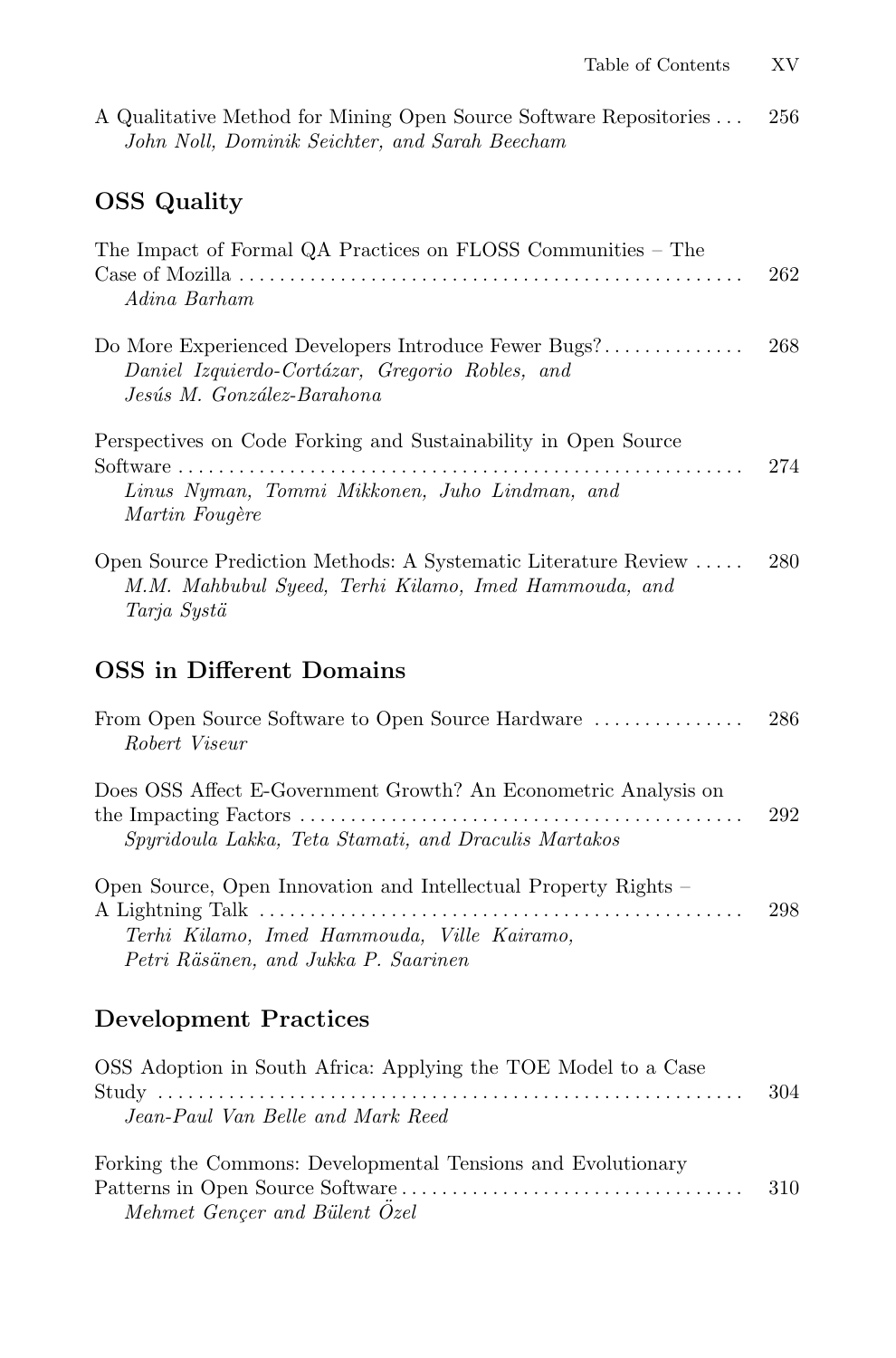| A Novel Application of Open Source Technologies to Measure Agile     |       |
|----------------------------------------------------------------------|-------|
|                                                                      | - 316 |
| Luis Corral, Andrea Janes, Tadas Remencius,                          |       |
| Juri Strumpflohner, and Jelena Vlasenko                              |       |
| A Linguistic Analysis on How Contributors Solve Software Problems in |       |
|                                                                      | 322   |

#### **Business Ecosystems**

| Examining Turnover in Open Source Software Projects Using Logistic                                                                                               |     |
|------------------------------------------------------------------------------------------------------------------------------------------------------------------|-----|
|                                                                                                                                                                  | 331 |
| Pratyush Nidhi Sharma, John Hulland, and Sherae Daniel                                                                                                           |     |
| A Study on OSS Marketing and Communication Strategies<br>Vieri del Bianco, Luigi Lavazza, Valentina Lenarduzzi,<br>Sandro Morasca, Davide Taibi, and Davide Tosi | 338 |
| The Effect of Open Source Licensing on the Evolution of Business                                                                                                 | 344 |

## **Part III: Tool Demonstration Papers**

*Tetsuo Noda, Terutaka Tansho, and Shane Coughlan*

| Binoculars: Comprehending Open Source Projects through Graphs  350<br>M.M. Mahbubul Syeed |     |
|-------------------------------------------------------------------------------------------|-----|
| OSSLI: Architecture Level Management of Open Source Software                              |     |
|                                                                                           | 356 |
| Alexander Lokhman, Antti Luoto, Salum Abdul-Rahman, and                                   |     |
| Imed Hammouda                                                                             |     |

## **Part IV: Short Industry Papers**

## **Product Development**

| Hybrid Business Models in Software Product Industry: Patterns and |     |
|-------------------------------------------------------------------|-----|
|                                                                   | 362 |
| Swanand J. Deodhar, Kulbhushan C. Saxena, and Mikko Ruohonen      |     |
| Two Modes of Product Development: Head-Oriented                   |     |
|                                                                   | 368 |
| Masayuki Hatta                                                    |     |